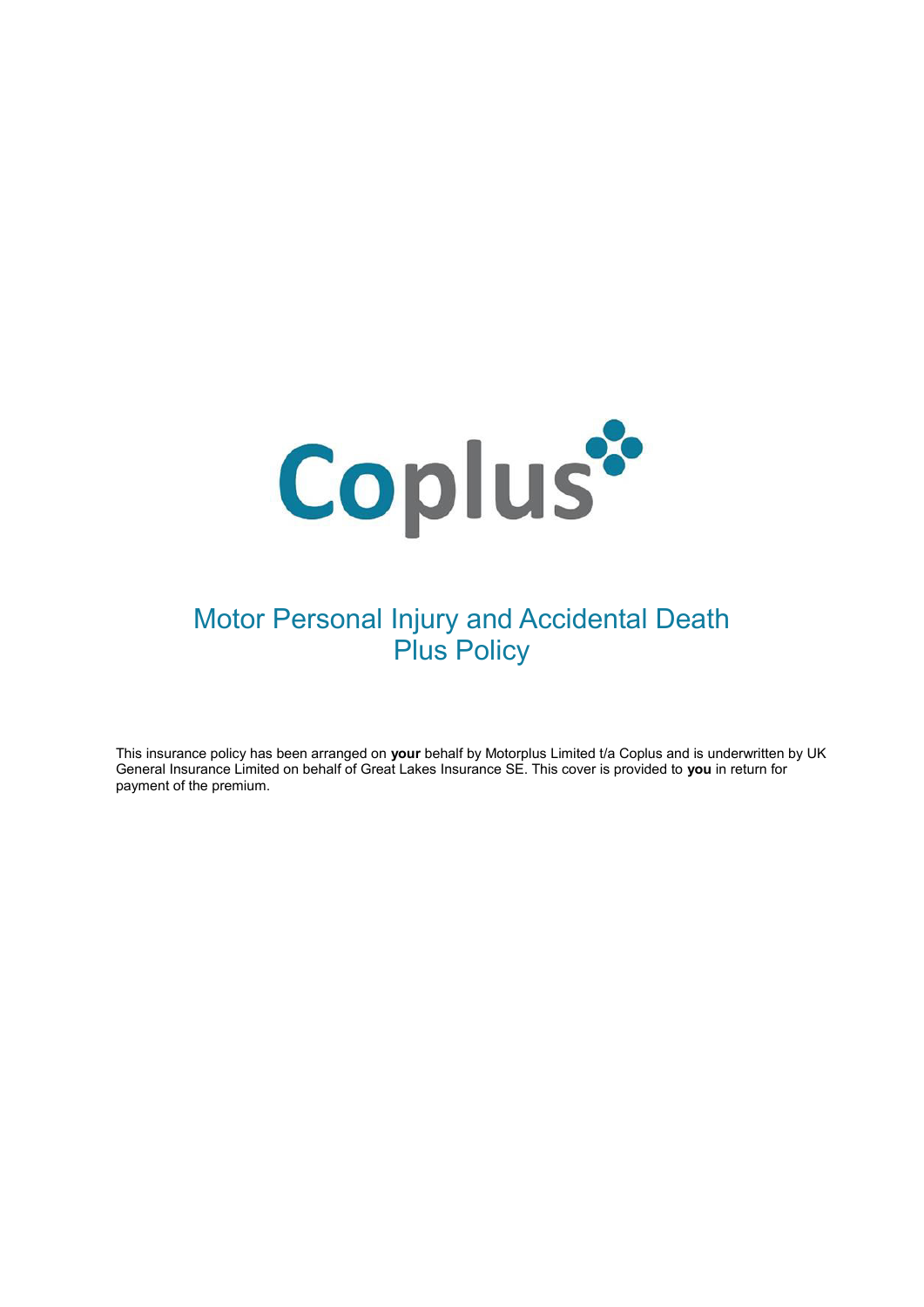

# **Policy Wording**

## **Who does it cover?**

- The policyholder named on the policy schedule;
- Any person authorised to drive the vehicle under the **motor insurance policy**;
- Any passenger travelling in the **insured vehicle;**
- Persons aged under 81 years of age at the start date of the policy:

## **What criteria apply?**

The policyholder must have a **motor insurance policy** throughout the duration of the Motor Personal Injury and **Accidental** Death Policy.

## **Important information**

This policy has been offered based on information provided by **you**. If any of this information is incorrect, or changes during the term of **your** policy, please let **your** insurance broker know at **your** earliest convenience to ensure that **your** cover remains fully effective and in force.

**You** are required by the provisions of the Consumer Insurance (Disclosure and Representations) Act 2012 to take care to:

- a) supply accurate and complete answers to all the questions **we** or **your** insurance broker may ask as part of **your** application for cover under the policy;
- b) to make sure that all information supplied as part of **your** application for cover is true and correct;
- c) tell **us** of any changes to the answers **you** have given as soon as possible.

**You** must take reasonable care to provide complete and accurate answers to the questions **we** ask when **you** take out, make changes to and renew **your** policy. If any information **you** provide is not complete and accurate, this may mean **your** policy is invalid and that it does not operate in the event of a claim or **we** may not pay any claim in full.

This policy must be read together with **your** current schedule, Insurance Product Information Document and any endorsements or certificates. These items together form **your** contract of insurance.

| <b>CONTENTS</b>                               |          |
|-----------------------------------------------|----------|
| Who does it cover?                            | page 1   |
| Important information                         | page 1   |
| How to make a claim                           | page 1-2 |
| How to make a complaint                       | page 2   |
| Our regulator and insurer                     | page 2   |
| <b>Privacy Statement</b>                      | page 3   |
| Renewal procedure                             | page 3   |
| Choice of law and jurisdiction                | page 3   |
| Contracts (Rights of Third Parties) Act 1999  | page 3   |
| <b>Financial Services Compensation Scheme</b> | page 4   |
| Use of language                               | page 3   |
| Other formats                                 | page 3   |
| General definitions                           | page 4-5 |
| Cover                                         | page 5   |
| <b>General Conditions</b>                     | page 5-7 |
| <b>General Exclusions</b>                     | page 7-8 |
|                                               |          |

#### **How to make a claim**

To notify a claim please call **our** claims department immediately.

# CALL: **0333 043 1325**

Please quote "Motor PA" in all communications.

**Our** claims line is open 24 hours a day, 365 days a year to assist **you**.

Or **you** can write to **us** at:

**Coplus** Floor 2 Norfolk Tower 48-52 Surrey Street Norwich NR1 3PA

> Coplus is a trading name of Motorplus Limited. Registered in England and Wales with Company No. 03092837. Head Office: Floor 2, Norfolk Tower, 48-52 Surrey Street, Norwich NR1 3PA. Registered Office: Speed Medical House, Eaton Avenue, Buckshaw Village, Chorley, Lancashire PR7 7NA. Motorplus Limited is authorised and regulated by the Financial Conduct Authority (309657)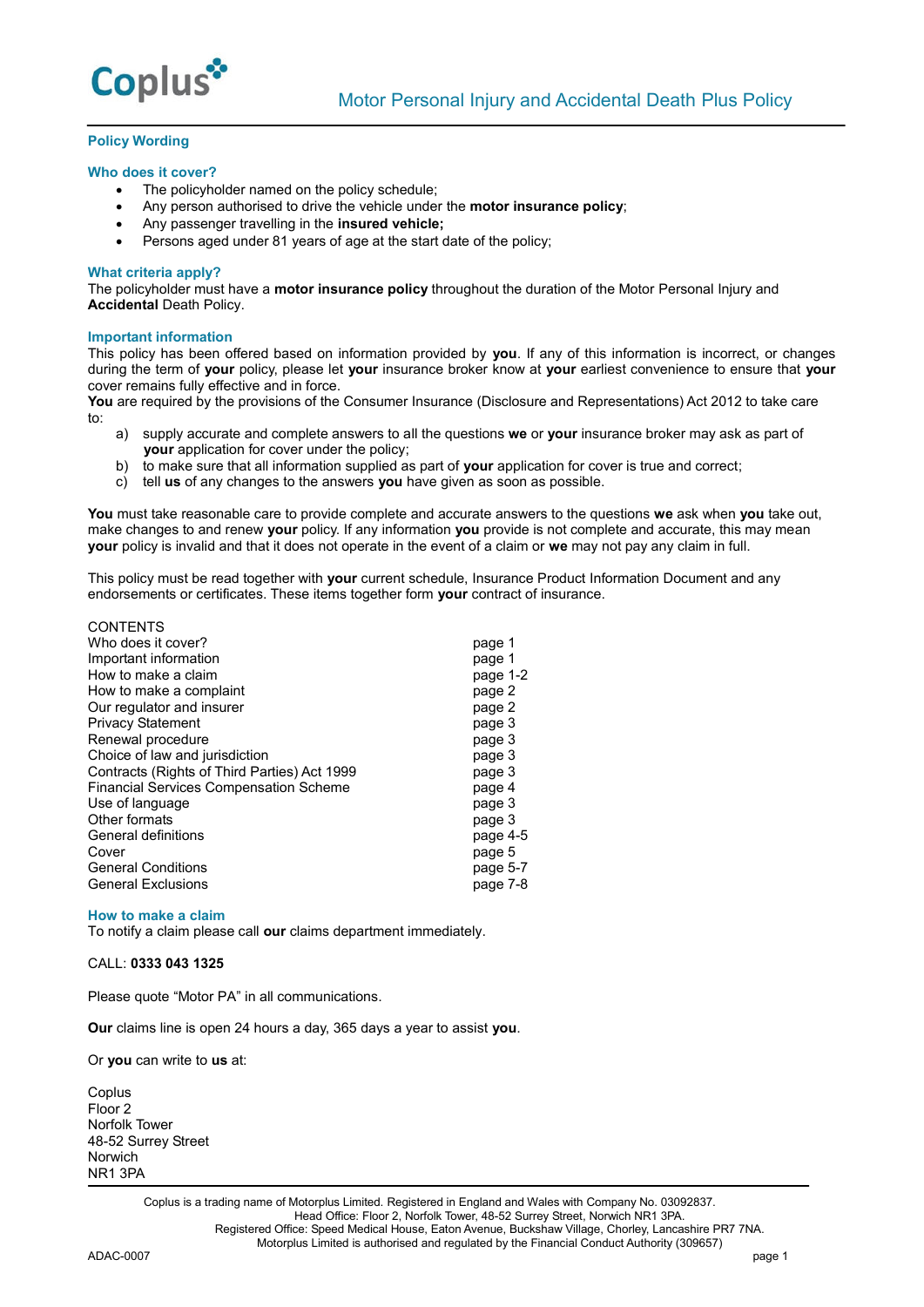

**Your** details will be passed to **our** claims team who will handle **your** claim. Any queries in relation to **your** claim, after the initial notification, should be directed to the claims team.

## **How to make a complaint**

**We** hope that **you** are completely happy with this policy and the service that **you** receive, however if **you** do have any reason to make a complaint, please follow the procedure below.

If **your** complaint relates to the sale of this policy, please contact **your** insurance broker.

If **your** complaint relates to a claim, please contact **us** at:

Trent Services (Administration) Ltd Trent House Love Lane **Cirencester** Gloucestershire, GL7 1XD

#### **Telephone: 01285 626020**

Email: [admin@trent-services.co.uk](mailto:admin@trent-services.co.uk)

In all correspondence please state that **your** insurance is provided by UK General Insurance Limited and quote "Motor Personal Accident".

If **your** complaint about **your** claim cannot be resolved by the end of the third working day, **your** complaint will passed to:

Customer Relations Department UK General Insurance Limited Cast House Old Mill Business Park Gibraltar Island Road Leeds LS10 1RJ

# **Tel: 0345 218 2685 or Email: [customerrelations@ukgeneral.co.uk](mailto:customerrelations@ukgeneral.co.uk)**

If for any reason it is not possible for **us** to reach an agreement, **you** have the right to make an appeal to the Financial Ombudsman Service. This applies if **you** are an individual, or in a business capacity if **your** annual turnover is up to EUR 2,000,000 (or equivalent in sterling) and **you** have fewer than 10 members of staff. **You** can contact the Financial Ombudsman Service at:

The Financial Ombudsman Service Exchange Tower London E14 9SR

**Telephone: 0800 023 4 567 or Email: [complaint.info@financial-ombudsman.org.uk](mailto:complaint.info@financial-ombudsman.org.uk)** 

Website: [www.financial-ombudsman.org.uk](http://www.financial-ombudsman.org.uk/)

#### **Our regulator and insurer**

This insurance is arranged by Motorplus Limited t/a Coplus and underwritten by UK General Insurance Limited on behalf of Great Lakes Insurance SE. Great Lakes Insurance SE is a German insurance company with its headquarters at Königinstrasse 107, 80802 Munich. UK Branch office: Plantation Place, 30 Fenchurch Street, London, EC3M 3AJ.

Motorplus Limited t/a Coplus and UK General Insurance Limited are authorised and regulated by the Financial Conduct Authority.

Great Lakes Insurance SE, UK Branch, is authorised by Bundesanstalt für Finanzdienstleistungsaufsichtand and subject to limited regulation by the Financial Conduct Authority and Prudential Regulation Authority. Details about the extent of their regulation by the Financial Conduct Authority and Prudential Regulation Authority are available from [https://register.fca.org.uk/ShPo\\_FirmDetailsPage?id=001b000003ejWCjAAM](https://register.fca.org.uk/ShPo_FirmDetailsPage?id=001b000003ejWCjAAM)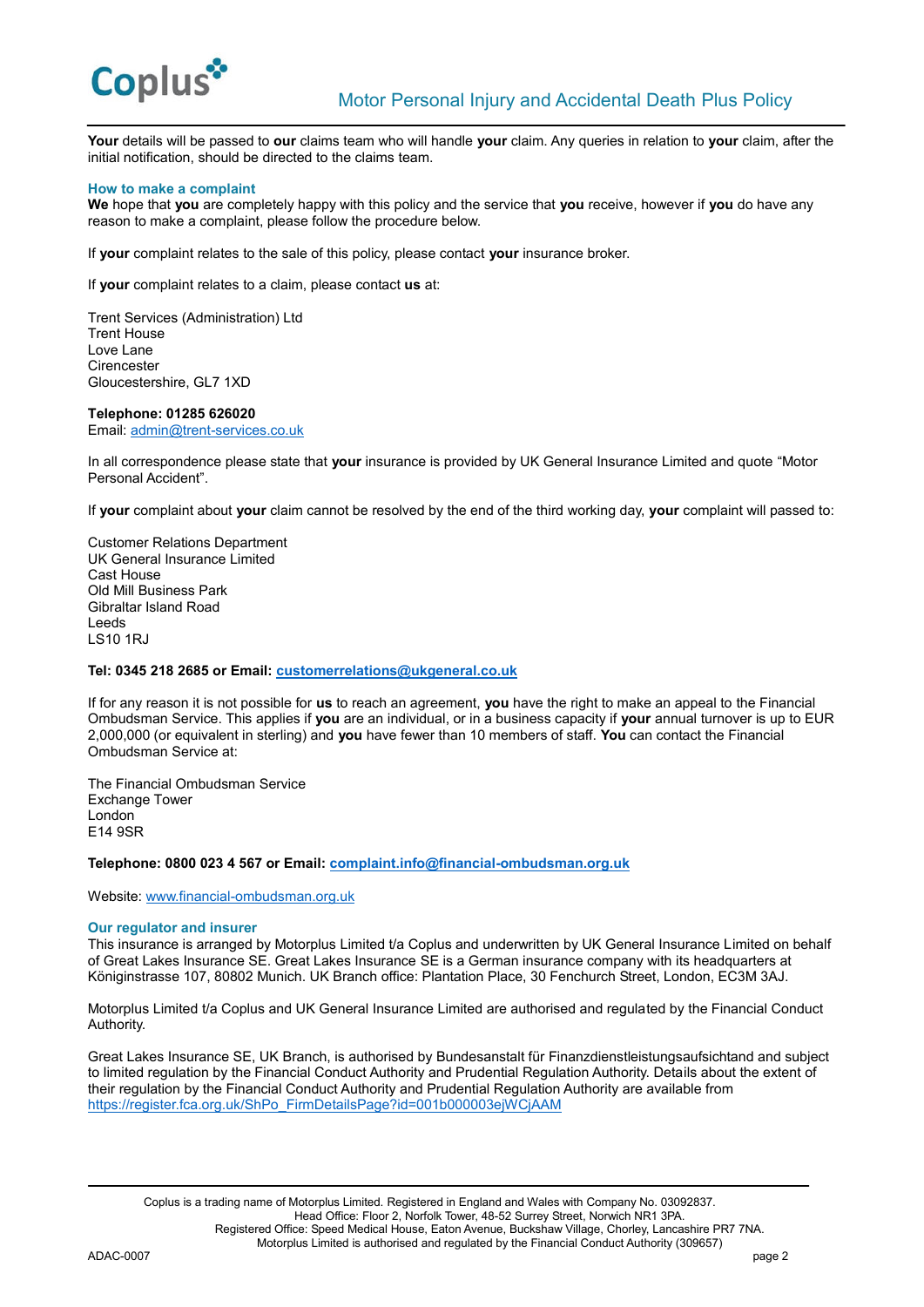

## **Privacy Statement**

For full details of how **we** protect **your** privacy and process **your** data please read the Privacy Statement that accompanies this policy. The Privacy Statement can also be viewed online by visiting [https://www.coplus.co.uk/data](https://www.coplus.co.uk/data-privacy-notice/)[privacy-notice](https://www.coplus.co.uk/data-privacy-notice/)

## **Telephone calls**

Please note that for **our** mutual protection telephone calls may be monitored and/or recorded.

## **Fraud prevention, detection and claims history**

In order to prevent and detect fraud **we** may at any time:

- share information about **you** with other organisations and public bodies including the police;
- check and/or file **your** details with fraud prevention agencies and databases, and if **you** give **us** false or inaccurate information and **we** suspect fraud, **we** will record this.

**We** and other organisations may also search these agencies and databases to:

- help make decisions about the provision and administration of insurance, credit and related services for **you** and members of **your** household;
- trace debtors or beneficiaries, recover debt, prevent fraud and to manage **your** accounts or insurance policies;
- check **your** identity to prevent money laundering, unless **you** provide **us** with other satisfactory proof of identity;
- undertake credit searches and additional fraud searches.

## **Renewal procedure**

The term of **your** Motor Personal Injury and **Accidental** Death Plus policy is one year. The **period of insurance** will end exactly one year after inception unless **you** renew **your** policy. If **you** wish to renew this insurance policy please contact **your** insurance broker who will be able to discuss **your** requirements.

## **Choice of law and jurisdiction**

Unless otherwise agreed in writing, the law of England and Wales will apply to the contract or if at the date of contract **you** are a resident of Scotland, Northern Ireland, Channel Islands or the Isle of Man, in which case the law for that country will apply.

Unless otherwise agreed in writing, the courts of England and Wales, or the country in which **your** main residence is situated will have jurisdiction for hearing and determining any litigation arising out of or in connection with any dispute regarding the interpretation of this policy.

## **Contracts (Rights of Third Parties) Act 1999**

The terms of this policy are only enforceable by **you**. A person who is not a named insured has no rights under the Contracts (Rights of Third Parties) Act 1999 to enforce any term of this policy but this does not affect any right or remedy of a third party, which exists or is available apart from that Act.

#### **Your Agreement with Others**

This contract of insurance is personal to **you** the policyholder, and the **insurer**.

**We** will not be bound by any agreement between **you** and **your** appointed representative, or **you** and any other person or organisation.

**You** may not assign any of the rights under this policy without the **insurer's** express prior written consent.

# **Financial Services Compensation Scheme**

Great Lakes Insurance SE is covered by the Financial Services Compensation Scheme. **You** may be entitled to compensation from the scheme in the event that Great Lakes Insurance SE cannot meet its obligations. This depends on the type of insurance and the circumstances of the claim. Most insurance contracts are covered for 90% of the claim with no upper limit. **You** can obtain further information about compensation scheme arrangements from the FSCS by visiting www.fscs.org.uk.

## **Use of language**

Unless otherwise agreed, for the purposes of this insurance contract the language used will be English.

#### **Other formats**

If **you** require this document in any other format please do not hesitate to contact **us**.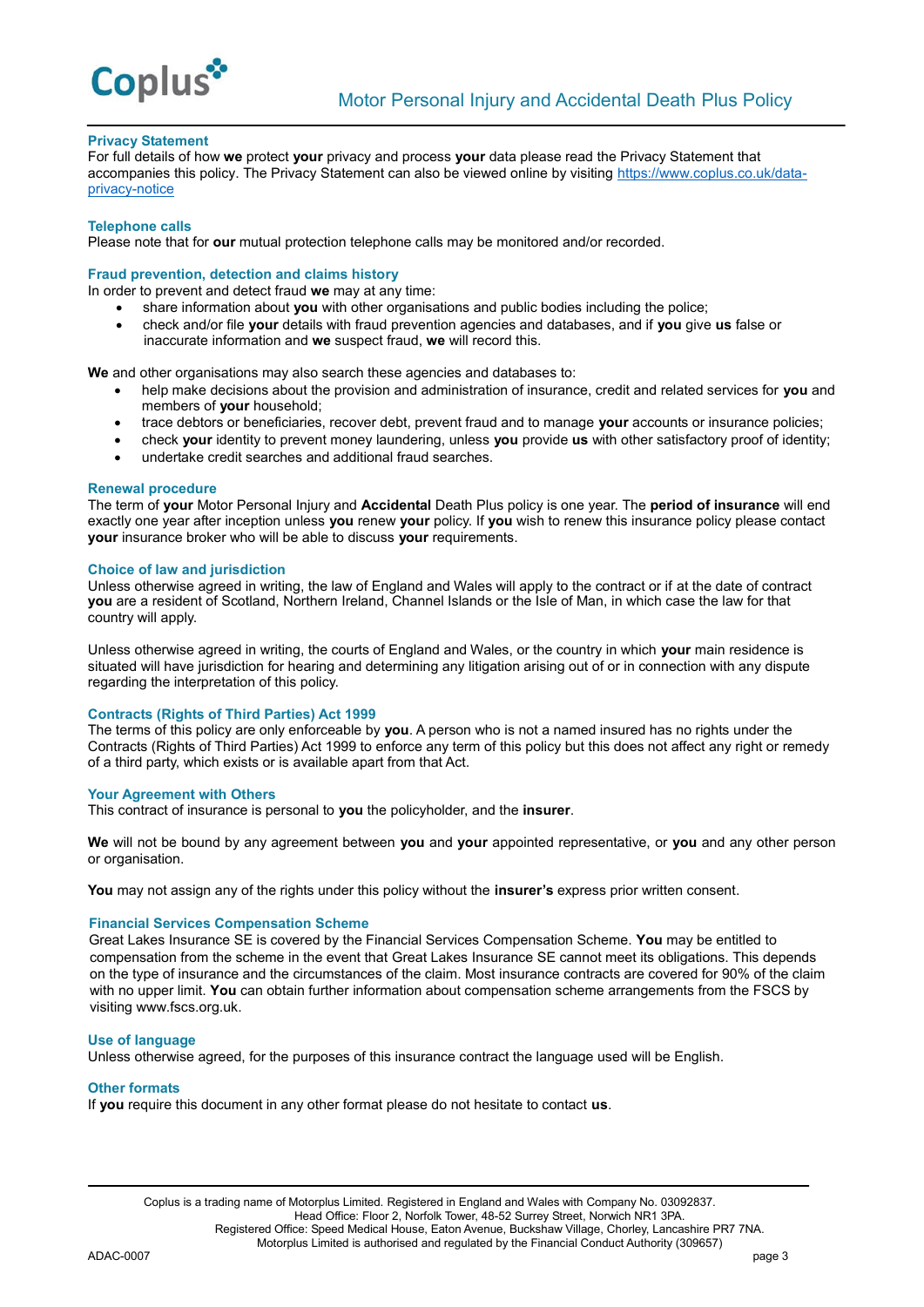

# **General definitions**

The words and phrases listed below will have the same meanings wherever they appear in this policy. These words and phrases can be identified in **bold** throughout the policy.

| Accident/Accidental:                   | A sudden and unexpected event as a result of a road traffic incident causing <b>bodily injury</b> .                                                                                                                                                                                                                                                                                                                                              |
|----------------------------------------|--------------------------------------------------------------------------------------------------------------------------------------------------------------------------------------------------------------------------------------------------------------------------------------------------------------------------------------------------------------------------------------------------------------------------------------------------|
| <b>Bodily Injury:</b>                  | A physical injury incurred during the period of insurance, resulting solely and independently<br>from an accident which within 12 months from the date of the accident results in your death<br>or disability.                                                                                                                                                                                                                                   |
| <b>Consultant:</b>                     | A medical specialist who is a member of an appropriate and recognised medical body. The<br>consultant must be registered and practising in the territorial limits and must not be insured<br>under this policy or your relative or employer.                                                                                                                                                                                                     |
| <b>Insured Vehicle:</b>                | Any private motor or motorcycle vehicle as defined in your motor insurance policy.                                                                                                                                                                                                                                                                                                                                                               |
| Insanity:                              | You being diagnosed as permanently and incurably insane as diagnosed according to the<br>usual and customary standard of the registered medical profession.                                                                                                                                                                                                                                                                                      |
| Insurer:                               | UK General Insurance Limited, who is an insurers' agent and in the matters of a claim, act on<br>behalf of Great Lakes Insurance SE.                                                                                                                                                                                                                                                                                                             |
| Loss of Limb(s):                       | The loss by physical severance at, or above, the wrist or ankle or the permanent, total loss of<br>use of an entire arm or leg. This can include the total, permanent loss of use, whether by<br>physical severance or not, of a limb below the wrist or ankle, where an additional premium<br>has been paid.                                                                                                                                    |
| Loss of Hearing or<br>Speech:          | The total, permanent and irrecoverable loss of hearing or speech.                                                                                                                                                                                                                                                                                                                                                                                |
| <b>Loss of Sight:</b>                  | The permanent and total loss of sight which is consider as having happened:<br>In both eyes, if your name is added to the Register of Blind Persons on the authority of a<br>1.<br>fully qualified ophthalmic specialist; or<br>In one eye if, after correction, the degree of sight you have left in that eye is 3/60 or less<br>2.<br>on the Snellen Scale (meaning they can see at three feet what they should be able to see<br>at 60 feet). |
| Loss of Use:                           | The total and irrecoverable loss of use of a limb where the loss is continuous for 12 months<br>and such loss of use is deemed permanent and beyond possibility of improvement on the<br>authority of a consultant specialising in that area.                                                                                                                                                                                                    |
| Motor<br><b>Insurance Policy:</b>      | The valid motor or motorcycle insurance policy which has been issued to you for the insured<br>vehicle.                                                                                                                                                                                                                                                                                                                                          |
| <b>Period of Insurance:</b>            | This policy will run concurrently with your motor insurance policy for a maximum of 12<br>months. If you arranged this policy after the start date of your motor insurance policy,<br>cover will be provided from the date you bought this personal accident policy and will end on<br>the expiry date of your motor insurance policy, as detailed on the certificate of motor<br>insurance.                                                     |
| <b>Permanent Total</b><br>Disablement: | Disablement which entirely prevents you from working in any business or occupation of any<br>and every kind and which after a period of 12 months from the date of disablement, is in the<br>opinion of a <b>consultant</b> , shows no sign of ever improving.                                                                                                                                                                                   |
| <b>Sum Insured:</b>                    | The maximum amount the insurer will pay in the event of a claim made against this policy, as<br>specified within this document in the Table of Benefits on Page 5 of this document.                                                                                                                                                                                                                                                              |
| <b>Territorial Limits:</b>             | England, Scotland, Wales and Northern Ireland, the Isle of Man and the Channel Islands and<br>up to 21 days in Europe in the period of insurance.                                                                                                                                                                                                                                                                                                |
|                                        |                                                                                                                                                                                                                                                                                                                                                                                                                                                  |

Coplus is a trading name of Motorplus Limited. Registered in England and Wales with Company No. 03092837.

Head Office: Floor 2, Norfolk Tower, 48-52 Surrey Street, Norwich NR1 3PA.

Registered Office: Speed Medical House, Eaton Avenue, Buckshaw Village, Chorley, Lancashire PR7 7NA. Motorplus Limited is authorised and regulated by the Financial Conduct Authority (309657)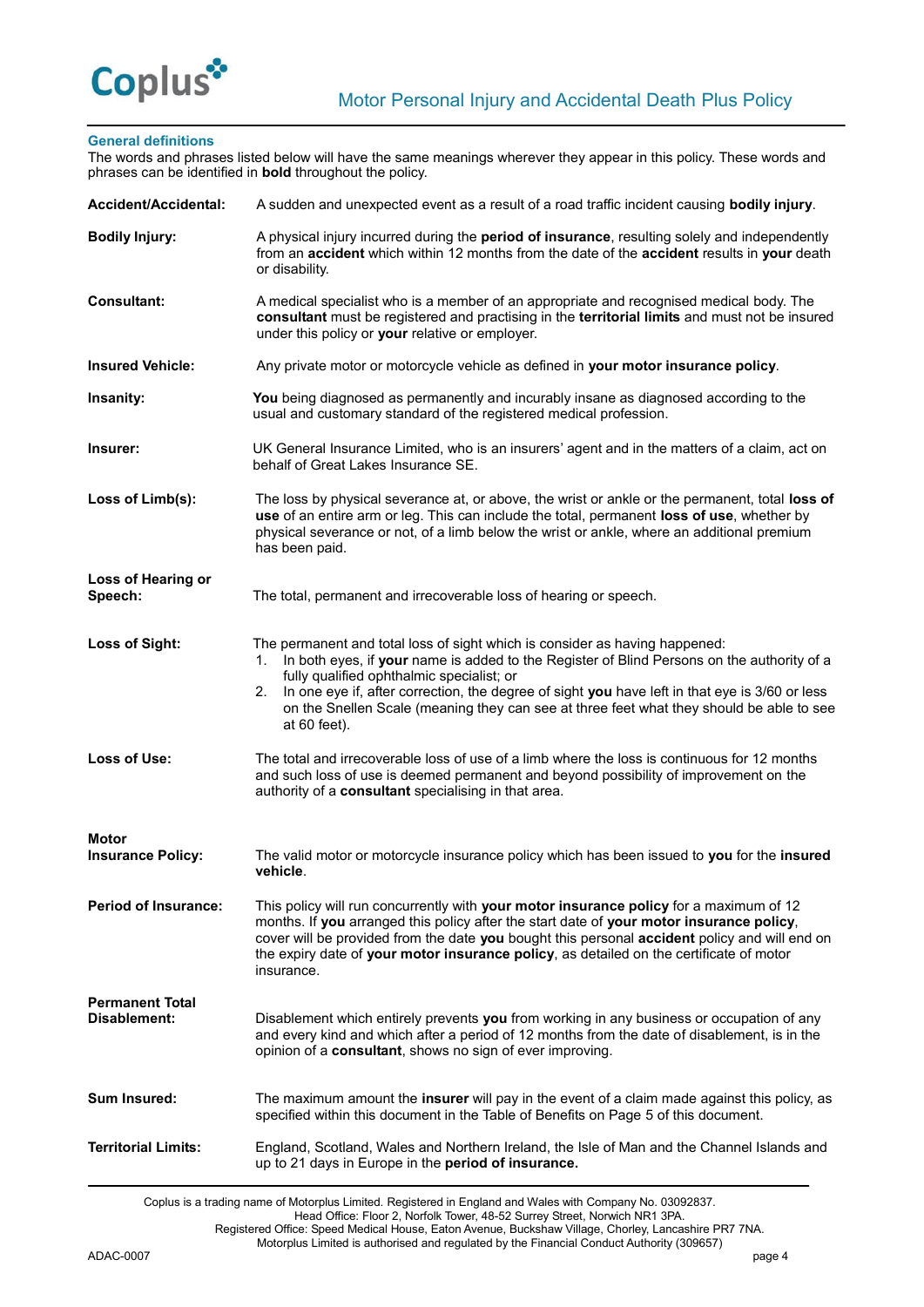

| Terrorism:                 | Any direct or indirect consequence of terrorism as defined by the Terrorism Act 2000 and any<br>amending or substituting legislation.                                                                       |
|----------------------------|-------------------------------------------------------------------------------------------------------------------------------------------------------------------------------------------------------------|
| <b>Third Degree Burns:</b> | Third Degree Burns to 15% or more of body surface or 50% of either hand surface.                                                                                                                            |
| We, Us, Our:               | Motorplus Limited t/a Coplus                                                                                                                                                                                |
| You, Your:                 | The individual named on the <b>motor insurance policy</b> schedule, any other person entitled to<br>drive the vehicle insured under the <b>motor insurance policy</b> and any passengers of the<br>vehicle. |

## **Cover**

If **you** sustain an **accidental bodily injury** or die during the **period of insurance**, the **insurer** will pay to **you**, (or, in the unfortunate event of **your** death, to **your** executors or administrator(s)) the amount specified in the Table of Benefits below after the total claim has been substantiated under this policy.

## **Table of Benefits:**

| <b>Insured Event</b>                                  | <b>Sum Insured</b> |
|-------------------------------------------------------|--------------------|
| <b>Accidental Death*</b>                              | £30,000            |
| Permanent Total Loss of Sight in One Eye or Both Eyes | £30,000            |
| Permanent Loss of Limbs                               | £30,000            |
| Permanent Loss of Hearing In both Ears                | £30,000            |
| Permanent Loss of Hearing In one Ear                  | £10.000            |
| <b>Permanent Total Disablement</b>                    | £30,000            |
| <b>Loss of Limb</b> below the Wrist or ankle          | £10.000            |
| Loss of Speech                                        | £30,000            |

# **Additional Benefits under this policy:**

| <b>Insured Event</b>             | <b>Sum Insured</b>                                                                                                                                          |
|----------------------------------|-------------------------------------------------------------------------------------------------------------------------------------------------------------|
| <b>Fractured Bones</b>           | £500.00                                                                                                                                                     |
| <b>Third Degree Burns</b>        | £3,000.00                                                                                                                                                   |
| Spinal damage                    | £7,500.00                                                                                                                                                   |
| Hospitalisation                  | £100 per day up to a maximum of 30 days                                                                                                                     |
| <b>Personal Effects</b>          | Up to £150 for damage to your clothing and or personal<br>effects. Cover excludes the first £25 of each and every<br>claim.                                 |
| <b>Emergency Dental Expenses</b> | Up to £250 for emergency dental treatment for your<br>natural teeth within 7 days of the accident. Cover<br>excludes the first £25 of each and every claim. |
| <b>Stress Counselling</b>        | Up to 5 stress counselling sessions with a qualified<br>counsellor up to a maximum claim limit of £500.                                                     |

\* The benefit under **accidental** death is limited to £10,000 for persons aged under 16.

\* The **accidental** death benefit is payable to **your** executors or **administrators** in the event of **your** death.

The maximum accumulation limit for any one **accident** shall be £240,000 and the maximum claim per **insured person** is £30,000.

## **General Conditions**

# **1. Claims**

- When a claim or possible claim occurs, **you** must:
- i) Notify **us** as soon as possible;
- ii) Seek and follow advice from a registered medical practitioner and undergo any medical examination that **we**  request;
- iii) In the unfortunate event of **your** death, **we** will be entitled to ask for, at **our** expense, a post-mortem examination;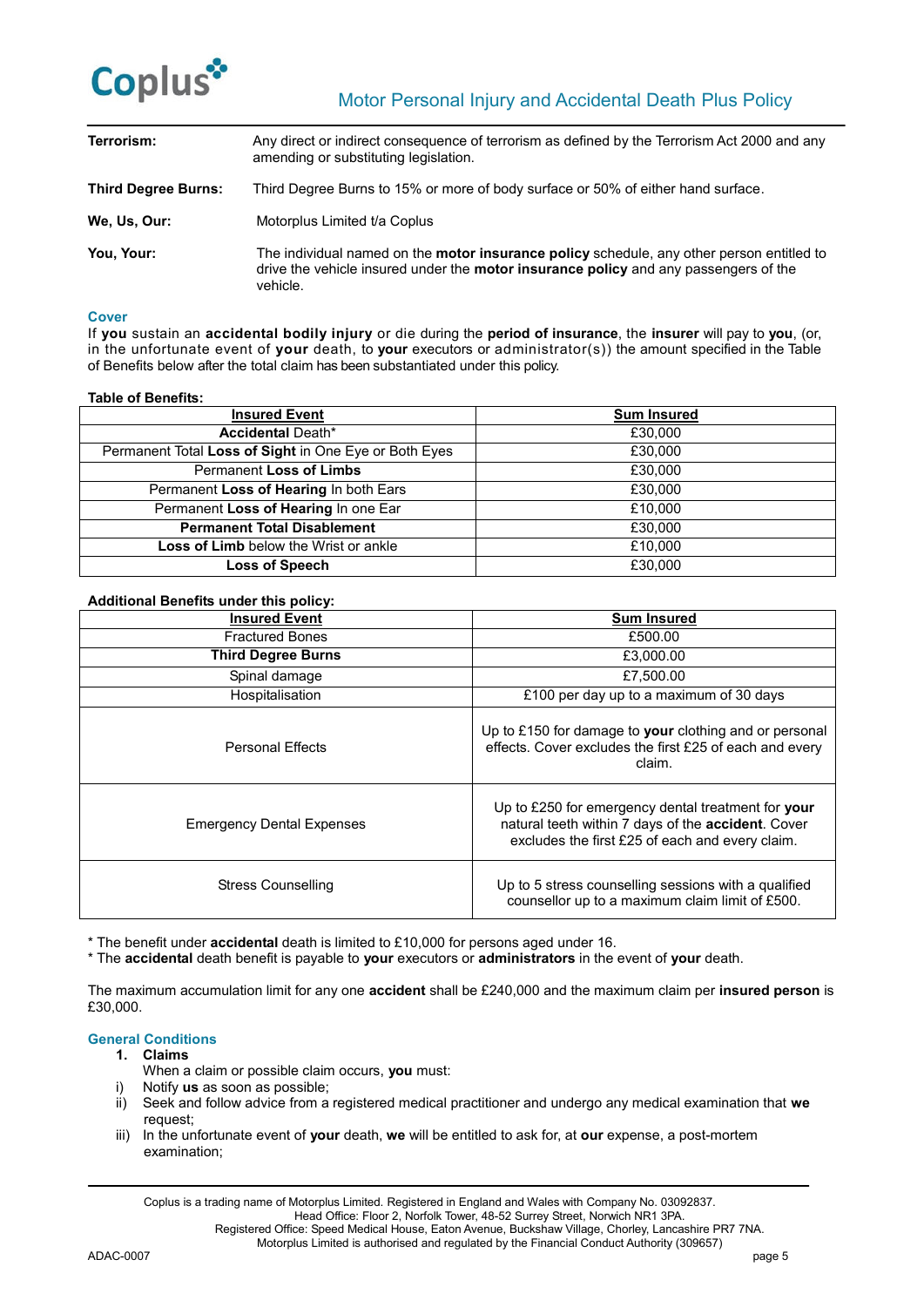

- iv) **You**, may be required to supply additional documents at **your** expense before **your** claim can be processed, this may include (but is not limited to):
	- a) receipts for the cost of any medical treatment;
	- b) photographs of **your** injuries;
	- c) any written reports from where the **accident** took place;
	- d) police reports if the police attended the scene; or
	- e) any witness statements

# **2. Aggravated Physical Disability**

If the consequence of an injury is aggravated by **your** physical disability or other condition which existed before the **accident** occurred, the amount of any compensation payable under this insurance in respect of the consequences of the **accident** shall be the amount which is considered would have been payable if such consequences had not been so aggravated.

# **3. Cancellation**

If **you** decide that for any reason, this policy does not meet **your** insurance needs then please return it to **your**  insurance broker within 14 days from the day of purchase or the day on which **you** receive **your** policy documentation, whichever is the later. On the condition that no claims have been made or are pending, **we** will then refund **your** premium in full.

**You** may cancel the insurance cover after 14 days by informing **your** insurance broker, however no refund of premium will be payable.

The **insurer** shall not be bound to accept renewal of any insurance and may at any time cancel any insurance document by giving 30 days' notice in writing where there is a valid reason for doing so. A cancellation letter will be sent to **you** at **your** last known address. Valid reasons may include but are not limited to:

- a) Where the **insurer** reasonably suspects fraud
- b) Non-payment of premium
- c) Threatening and abusive behaviour
- d) Non-compliance with policy terms and conditions
- e) **You** have not taken reasonable care to provide accurate and complete answers to the questions **we** or **your** insurance broker ask.

If the **insurer** cancels the policy and/or any additional covers **you** will receive a refund of any premiums **you** have paid for the cancelled cover, less a proportionate deduction for the time the **insurer** has provided cover.

Where the **insurer's** investigations provide evidence of fraud or misrepresentation, the **insurer** may cancel the policy immediately and backdate the cancellation to the date of the fraud or the date when **you** provided **us** with incomplete or inaccurate information. This may result in **your** policy being cancelled from the date **you** originally took it out and the **insurer** will be entitled to keep the premium.

If **your** policy is cancelled because of fraud or misrepresentation, this may affect **your** eligibility for insurance with the **insurer**, as well as other insurers, in the future.

# **4. Arbitration Clause**

A dispute between y**ou** and **us** may arise, which may be referred to an arbitrator, who shall be either a solicitor or a barrister who **you** and **we** agree on in writing. If an arbitrator cannot be agreed then an arbitrator will be appointed by the authorised body identified in the current arbitration legislation. The decision of the arbitration shall be final and binding on both parties and he or she will decide who should pay the costs of the arbitration. If costs are awarded against **you**, they are not covered under this policy. This arbitration condition does not affect **your** rights to take separate legal action. If a disputed claim is not referred to arbitration within 12 months of **your** claim being turned down, **we** will treat the claim as abandoned.

## **5. Fraudulent Claims**

**You** must not act in a fraudulent way. If **you** or anyone acting for **you**:

- Fails to reveal or hides a fact likely to influence whether **we** accept **your** proposal, **your** renewal, or adjustment to **your** policy;
- fails to reveal or hides a fact likely to influence the cover **we** provide;
- makes a statement to **us** or anyone acting on **our** behalf, knowing the statement to be false;
- sends **us** or anyone acting on **our** behalf a document, knowing the document to be forged or false;
- makes a claim under the policy, knowing the claim to be false or fraudulent in any way:
- makes a claim for any loss or damage **you** caused deliberately or with **your** knowledge; or
- If **your** claim is in any way dishonest or exaggerated,

Coplus is a trading name of Motorplus Limited. Registered in England and Wales with Company No. 03092837.

Head Office: Floor 2, Norfolk Tower, 48-52 Surrey Street, Norwich NR1 3PA. Registered Office: Speed Medical House, Eaton Avenue, Buckshaw Village, Chorley, Lancashire PR7 7NA.

Motorplus Limited is authorised and regulated by the Financial Conduct Authority (309657)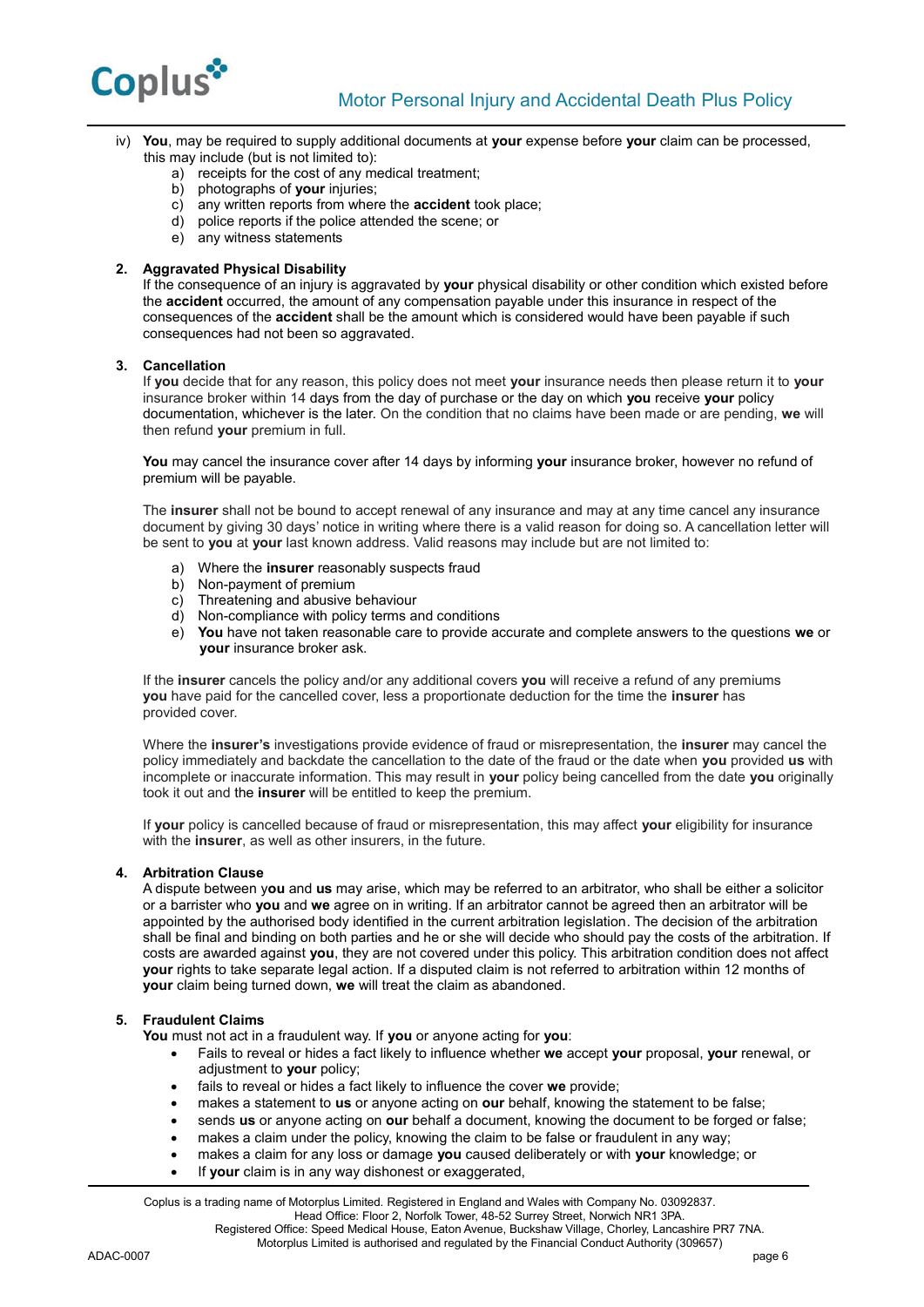

**We** will not pay any benefit under this policy or return any premium to **you** and **we** may cancel **your** policy immediately and backdate the cancellation to the date of the fraudulent claim. **We** may also take legal action against **you** and inform the appropriate authorities.

# **6. Statutory Regulations**

In all matters relating to the performance of this insurance contract, it is the responsibility of both **you** and **us** that **we** both respectively comply with all Acts of Parliament and with all orders, regulations and bylaws made with statutory authority by Government Departments or by local or other authorities. The cost of meeting the requirements of this clause will be payable by **you** and **us** in **our** own rights respectively.

# **7. Severability Clause**

If any term of this contract of insurance is to any extent invalid, illegal or incapable of being enforced, such term will be excluded to the extent of such invalidity, illegality or unenforceability; all other terms will remain in full force and effect.

## **8. Acts of Parliament**

All references to Acts of Parliament in this policy shall include the equivalent laws in Scotland, Northern Ireland, the Isle of Man and the Channel Islands and shall include any subsequent amendments, re-enactments or regulations.

## **General Exclusions**

The **Insurer** will not be liable for:

- 1. Claims arising from or associated with physical or mental conditions or disabilities which **you** suffered from prior to the **accident**;
- 2. Claims occurring when **you** are over 81 years of age at the start date of the policy;
- 3. More than one claim for each insured event as a result of the same **accident**;
- 4. Claims occurring as a result of suicide, attempted suicide or intentional self-injury or deliberate exposure to exceptional danger except in an attempt to save a human life;
- 5. Claims arising from or associated with **your insanity** or through **your** own criminal act or being under the influence of alcohol or drugs whether prescribed or not;
- 6. Claims arising from as a result of the use of the **insured vehicle** for hire or reward, racing, competition, trials, track days, speed testing or for any purpose in connection with the motor or motorcycle trade, haulage or courier services, minibus or professional driving instruction;
- 7. Claims arising from or associated with provoked assault or fighting (except in bona fide self-defence);
- 8. Claims involving any matrimonial or family dispute;
- 9. Any direct or indirect consequence of:
	- i) Irradiation, or contamination by nuclear material; or
	- ii) The radioactive, toxic, explosive or other hazardous or contaminating properties of any radioactive matter; or
	- iii) Any device or weapon which employs atomic or nuclear fission or fusion or other comparable reaction or radioactive force or matter.
- 10. Any direct or indirect consequence of terrorism as defined by the Terrorism Act 2000 and any amending or substituting legislation.
- 11. Any direct or indirect consequence of war, civil war, invasion, acts of foreign enemies (whether war be declared or not), rebellion, revolution, insurrection, military or usurped power, or confiscation, nationalisation, requisition, destruction of or damage to property by or under the order of any government, local or public authority.
- 12. Any consequence, howsoever caused, including but not limited to Computer Virus in Electronic Data being lost, destroyed, distorted, altered or otherwise corrupted.